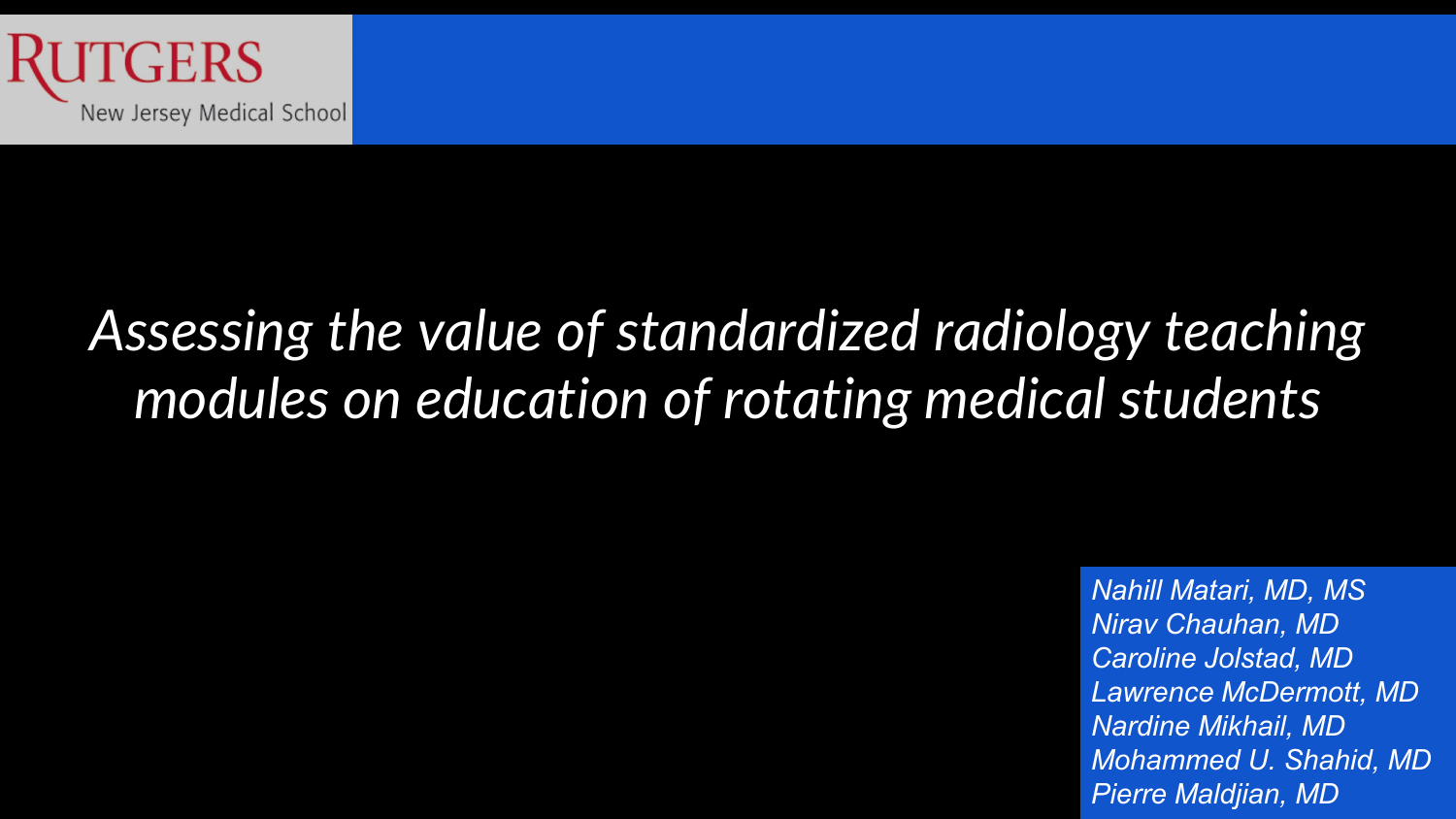# *Goals*

- *To create and present a standardized curriculum for medical students on the radiology rotation consisting of teaching modules on fundamental topics in radiology.*
- *To assess the effectiveness the standardized curriculum on medical students' understanding of fundamental radiology principles through the use of quizzes before and after the rotation.*

# *Background*

The radiology elective is a popular clinical elective for third and fourth year medical students at our institution for both radiology-bound students and those intending to pursue training in other specialties.

The topics and scope of didactic student education on our clinical elective have traditionally been at the discretion of the residents and attendings on service, without formal assessment of content retention.

In order to ensure a comprehensive educational experience, we created a standardized series of didactic conferences administered by residents in our program. A brief multiple choice quiz was given to the students before and after the course to assess learning and retention.

*Disclosure Statement: Authors have nothing to disclose.*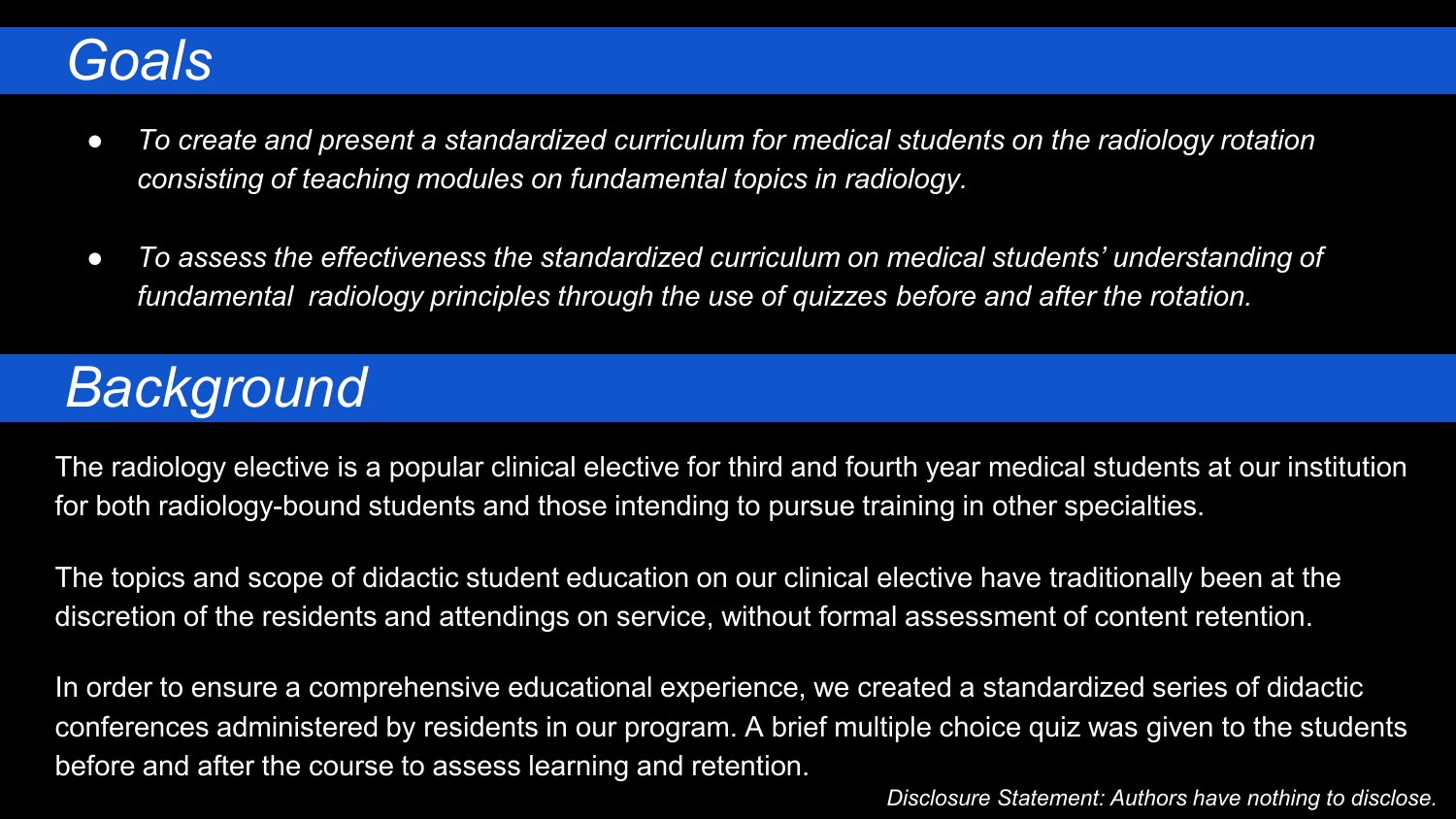# *Methods*

- Six teaching modules on fundamental radiology topics in thoracic, gastrointestinal, genitourinary, ultrasound, musculoskeletal, and neuroradiologic imaging were created and presented to the rotating 3rd and 4th year medical students in sessions moderated by radiology residents.
- Quizzes consisting of 10 questions testing fundamental radiology concepts was given to the students before and after the didactic series.
- Quiz results were analyzed with descriptive statistics including mean, standard deviation, confidence intervals and a paired sample T-test to evaluate for statistical significance.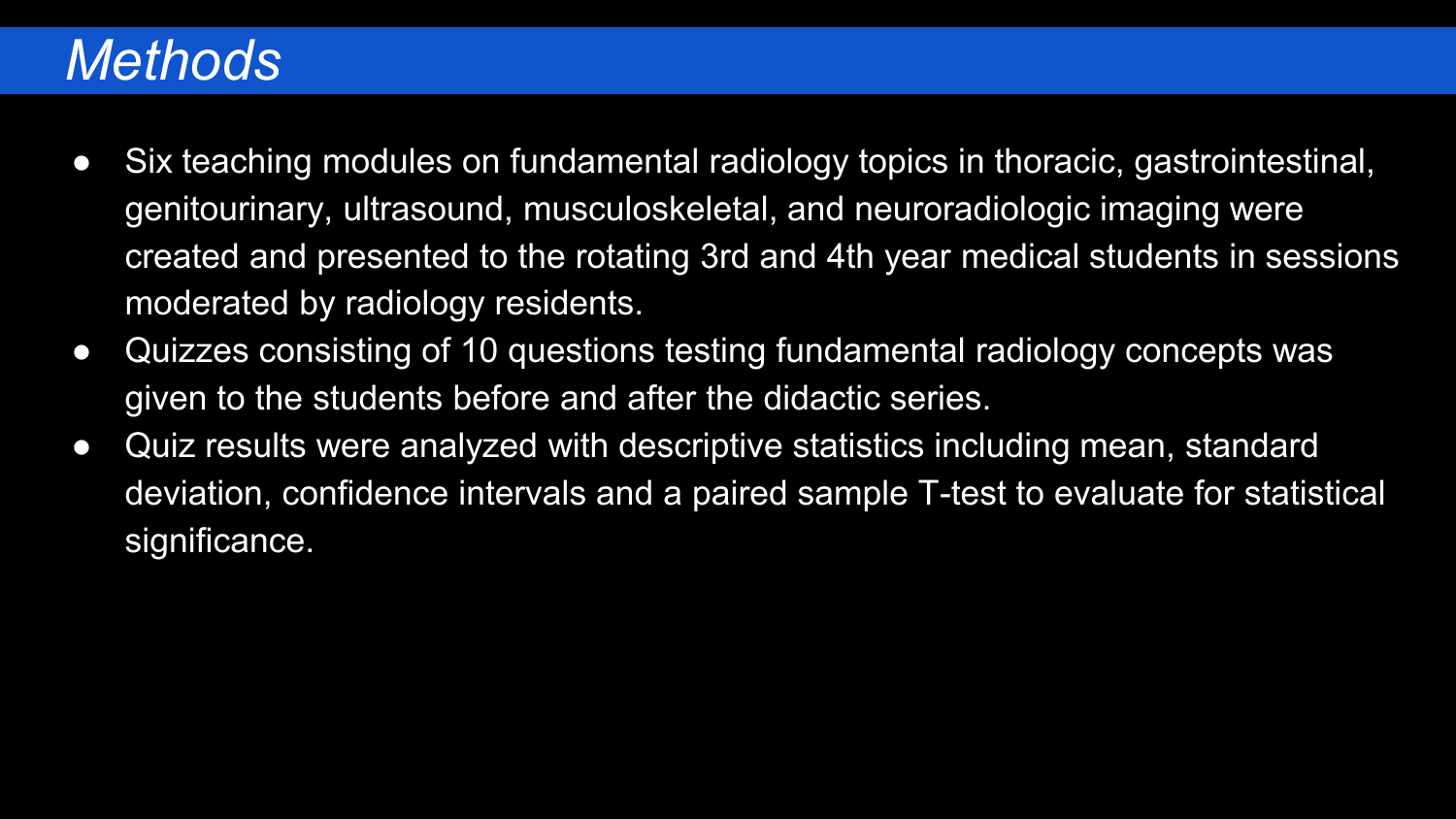# *Lecture 1 - Thoracic Radiology*

# *Lecture 2 - Neuroradiology*



### **Lung Collapse**

- 1. Tracheal Deviation toward hazy opacity
- 2. What is blocking aeration to lung? Differential Includes:
	- a. Mucus plugging
	- Carcinoma
	- c. Foreign body

### *To demonstrate and evaluate:*

- Anatomy of the thorax and suggest a search pattern based approach to chest radiography.
- Findings regarding the following etiologies were discussed:
	- Pulmonary vascular congestion and Pulmonary edema
	- Pleural effusion
	- Pneumonia
	- Atelectasis
	- ARDS
	- Pneumothorax
- Appearances of devices and lines enteric tubes, cardiac defibrillators, endotracheal tubes



## *To demonstrate and evaluate:*

- Anatomy and key landmarks of the cerebrum, ventricles, and basal cisterns
- Intracranial hemorrhages (Subarachnoid, Epidural, Subdural) and most common etiologies
- Strokes
- Hydrocephalus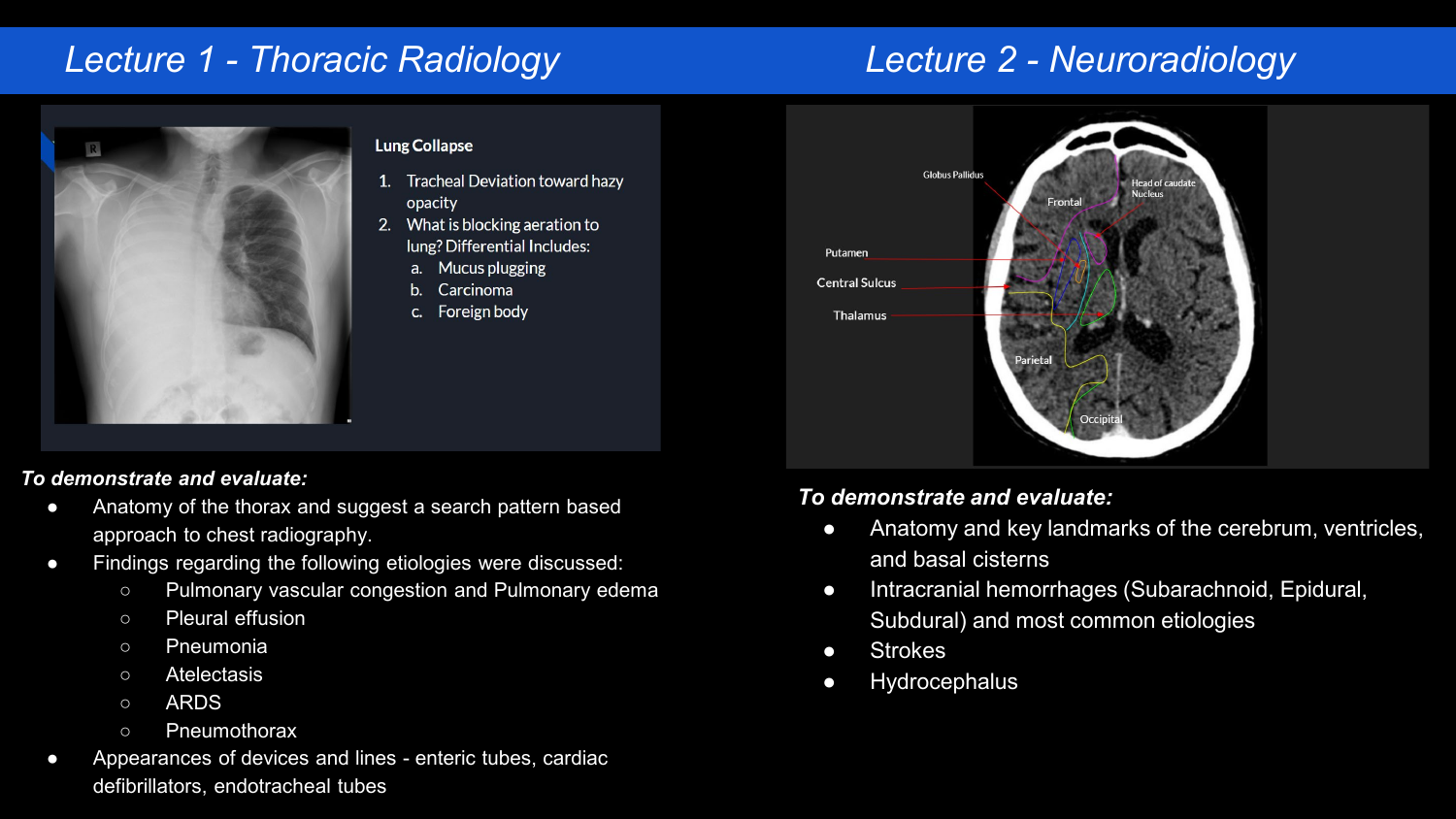## *Lecture 3 - Gastrointestinal Radiology Lecture 4 - Genitourinary Radiology*

### **Biliary Colic + Gallstones**



- Gallstone Concretion in the gallbladder, cystic duct, or bile duct composed of cholesterol crystals
	- Hepatopancreatic Ampulla Narrowest part of the biliary passages and is the common site for impaction of gallstones Gallstone may also lodge in the hepatic and cystic ducts
- Biliary Colic Intense, spasmodic pain when stone lodged in cystic duct
	- Cystitis Inflammation of the gallbladder due to blockage
		- Pain is felt in the posterior thoracic wall or right shoulder due to irritation of the diaphragm



### *To demonstrate and evaluate:*

- Anatomy of the liver and findings regarding portal hypertension, varicose veins, and portosystemic shunts
- Anatomy of the Gallbladder and findings regarding cholithiasis, acute cholecystitis, and cholecystoenteric fistula
- Anatomy of the pancreas, its anatomical relationships, and findings regarding pancreatitis, pancreatic cancer
- **Anatomy of the abdominal vasculature**

### Nutcracker syndrome



#### Renal Vein Entrapment Syndrome/Nutcracker Syndrome

Remember  $\rightarrow$  Longer left renal vein must traverse an acute angle b/w the SMA anteriorly and the abdominal aorta posteriorly

Downward traction on the SMA may compress the left  $real$  vein  $\rightarrow$  Renal Vein entrapment syndrome

Case credit to Radiopaedia

### *To demonstrate and evaluate:*

- Anatomy of the kidneys and findings regarding pyelonephritis, renal infarcts, nephrolithiasis, and horseshoe kidney
- Anatomy of the renal vasculature and findings regarding nutcracker syndrome and renal transplants.
- Anatomy of the adrenal glands and findings regarding adrenal hyperplasia and pheochromocytoma
- Anatomy of the ureters
- Anatomy of the bladder and findings regarding bladder rupture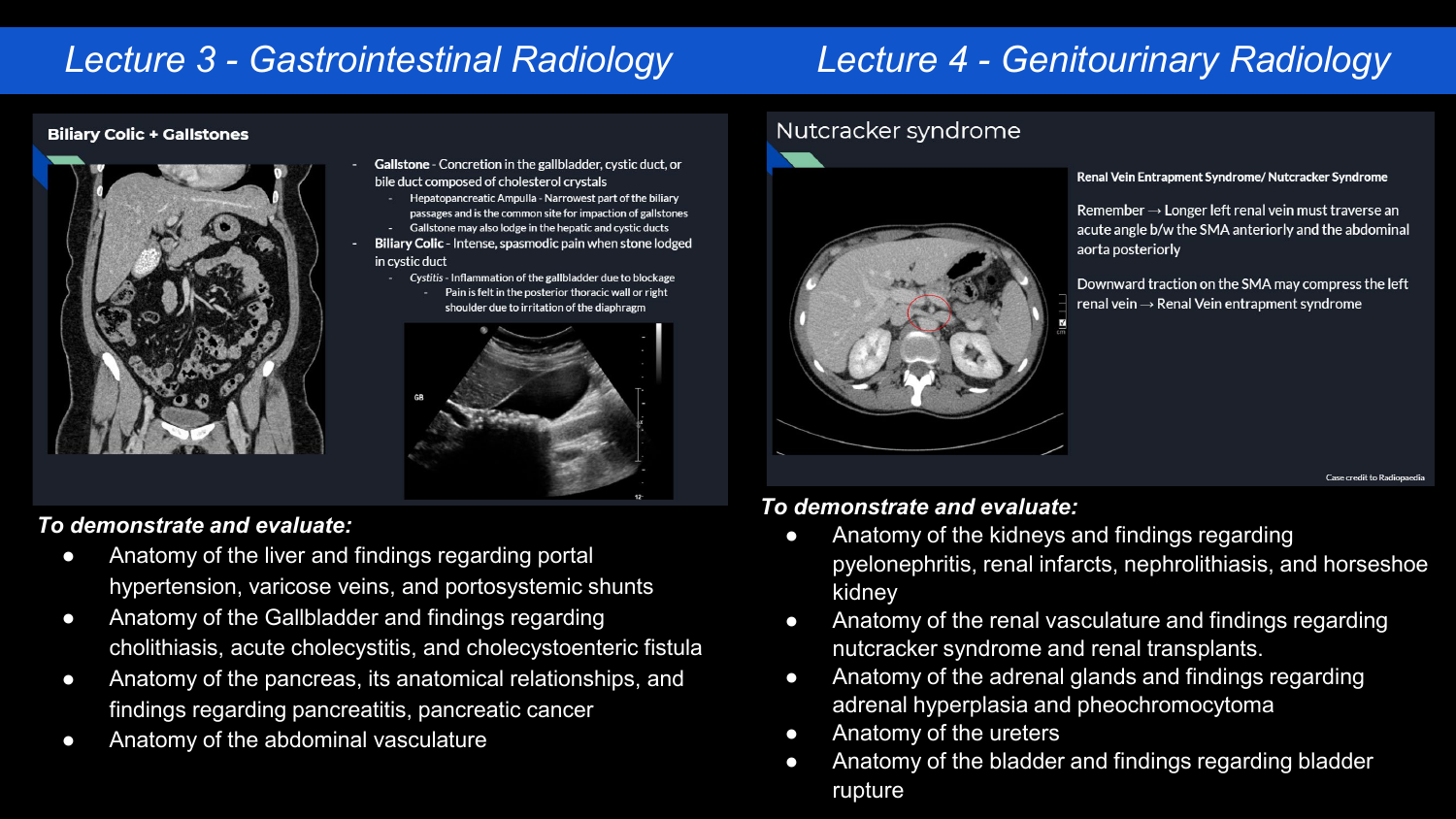## *Lecture 5 - Musculoskeletal Radiology Lecture 6 - Ultrasound*



### *To demonstrate and evaluate:*

- The anatomy of the shoulder and findings regarding shoulder dislocations
- Anatomy of the humerus and humeral fractures
- Shoulder calcific tendonitis
- Anatomy of the elbow and associated injuries
- Anatomy of the wrist and associated injuries
- Anatomy of the pelvis and hips and associated injuries
- Anatomy of the ankle with associated injuries

#### **Graves Disease**



#### Graves Disease - diffuse toxic goiter

- Autoimmune disorder caused by antibodies against the TSH receptors.
- Mimic TSH excessively stimulate the thyroid cells to increase thyroid hormone production.

#### Ultrasound will show:

- **Enlarged gland**
- Increased echogenicity
- Increased vascularization on doppler -

Case credit to Radionaedia

## *To demonstrate and evaluate ultrasonographic findings of:*

- Hepatic Steatosis, Cirrhosis, Hepatocellular Carcinoma
- Acute Cholecystitis
- Nephrolithiasis
- Pyelonephritis, renal abscess, and end-stage renal disease
- Thyroid Nodules and TIRADS
- Graves Disease
- Varicocele & Hydrocele
- Testicular Torsion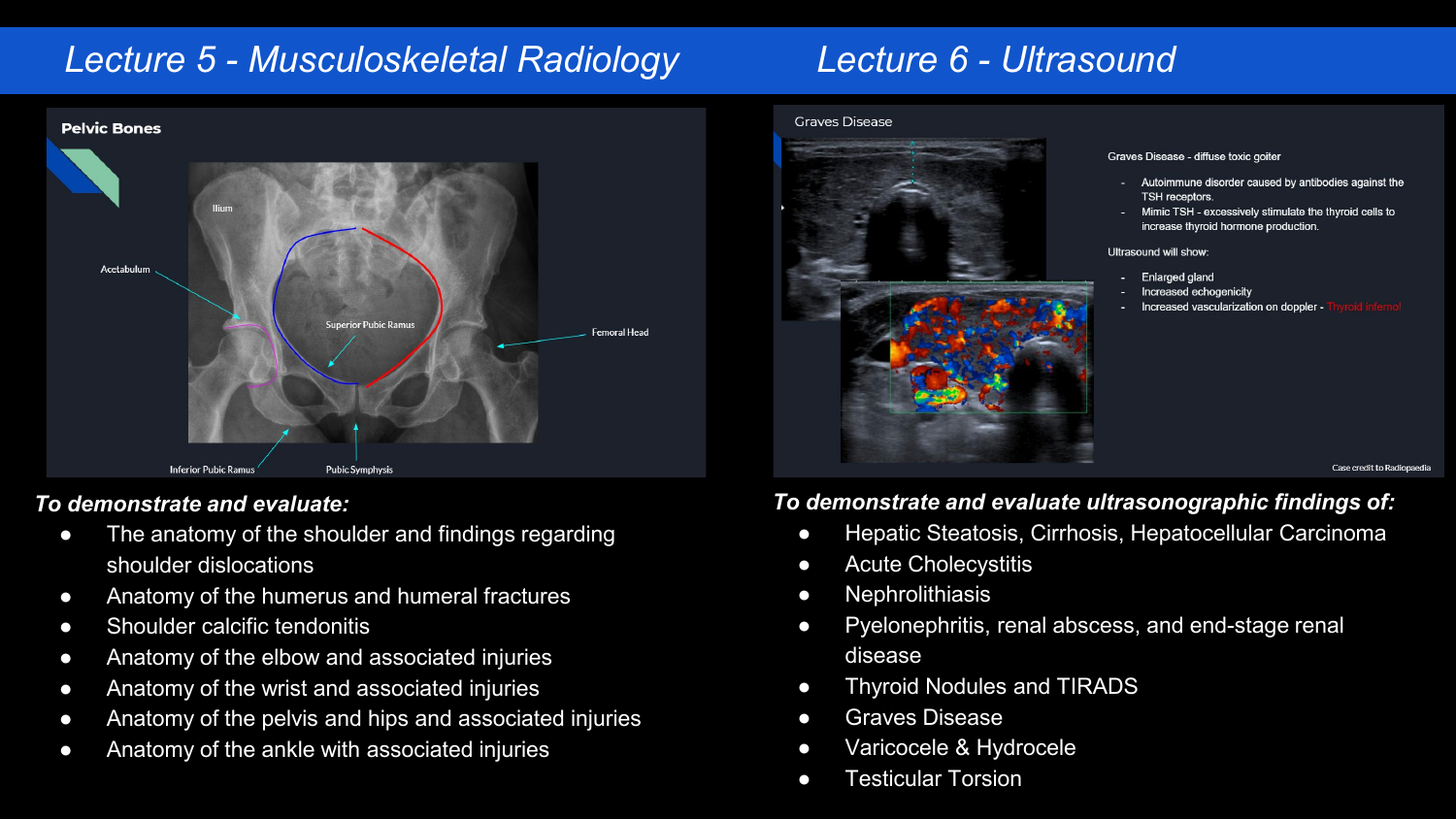# *Pre & Post Lecture Series Quiz*

- A ten-question quiz was given before and after the didactic series to assess understanding and retention of knowledge.
- Topics include:
	- Cirrhosis and portal hypertension
	- Cholelithiasis
	- Hydronephrosis
	- Nephrolithiasis
	- Acute Stroke
	- Intracranial Hemorrhage
	- Pneumonia and pneumothorax

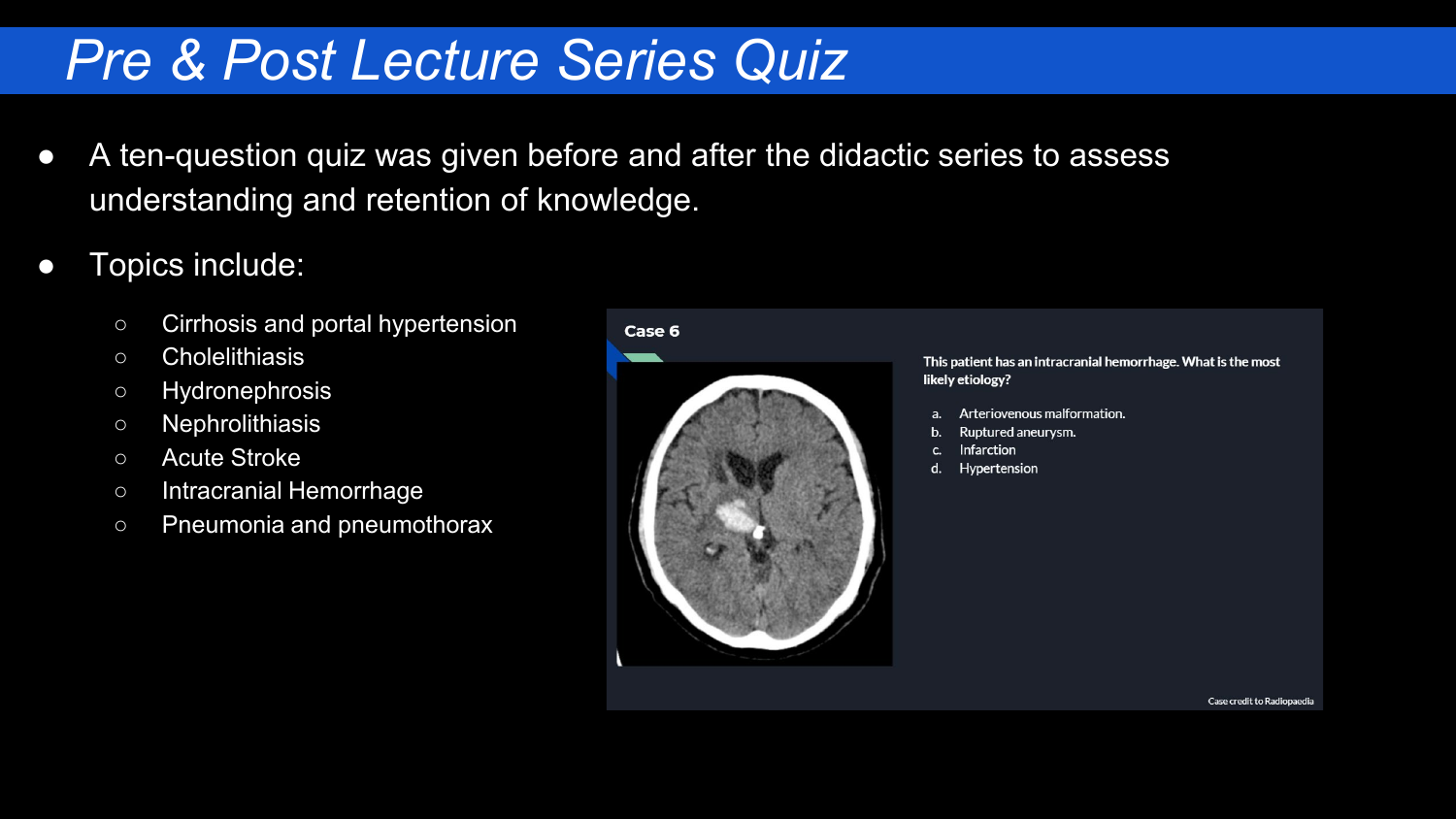| <b>Average Quiz Scores</b>       |                            |                  |                              |                         |  |
|----------------------------------|----------------------------|------------------|------------------------------|-------------------------|--|
|                                  |                            |                  |                              |                         |  |
|                                  | Pre-Test (%)               | Post-Test (%)    | Standard<br><b>Deviation</b> | P-Value                 |  |
| <b>All Students</b>              | 65.3                       | 79.4             | 12.0                         | 0.0001                  |  |
| $MS3 (n = 6)$                    | 61.7                       | 80.0             | 8.9                          | 0.01                    |  |
| $MS4 (n = 11)$                   | 67.3                       | 79.1             | 13.8                         | 0.003                   |  |
| <b>Average Score Improvement</b> |                            |                  |                              |                         |  |
|                                  | Mean                       | <b>Standard</b>  |                              | 95% Confidence Interval |  |
|                                  | <b>Improvement</b><br>(% ) | <b>Deviation</b> |                              |                         |  |

**All Students** 14.1 10.6 [8.6, 19.6]

**Table 1.** Average quiz scores of rotating third- and fourth-year medical students before and after instruction with a fundamental radiology lecture series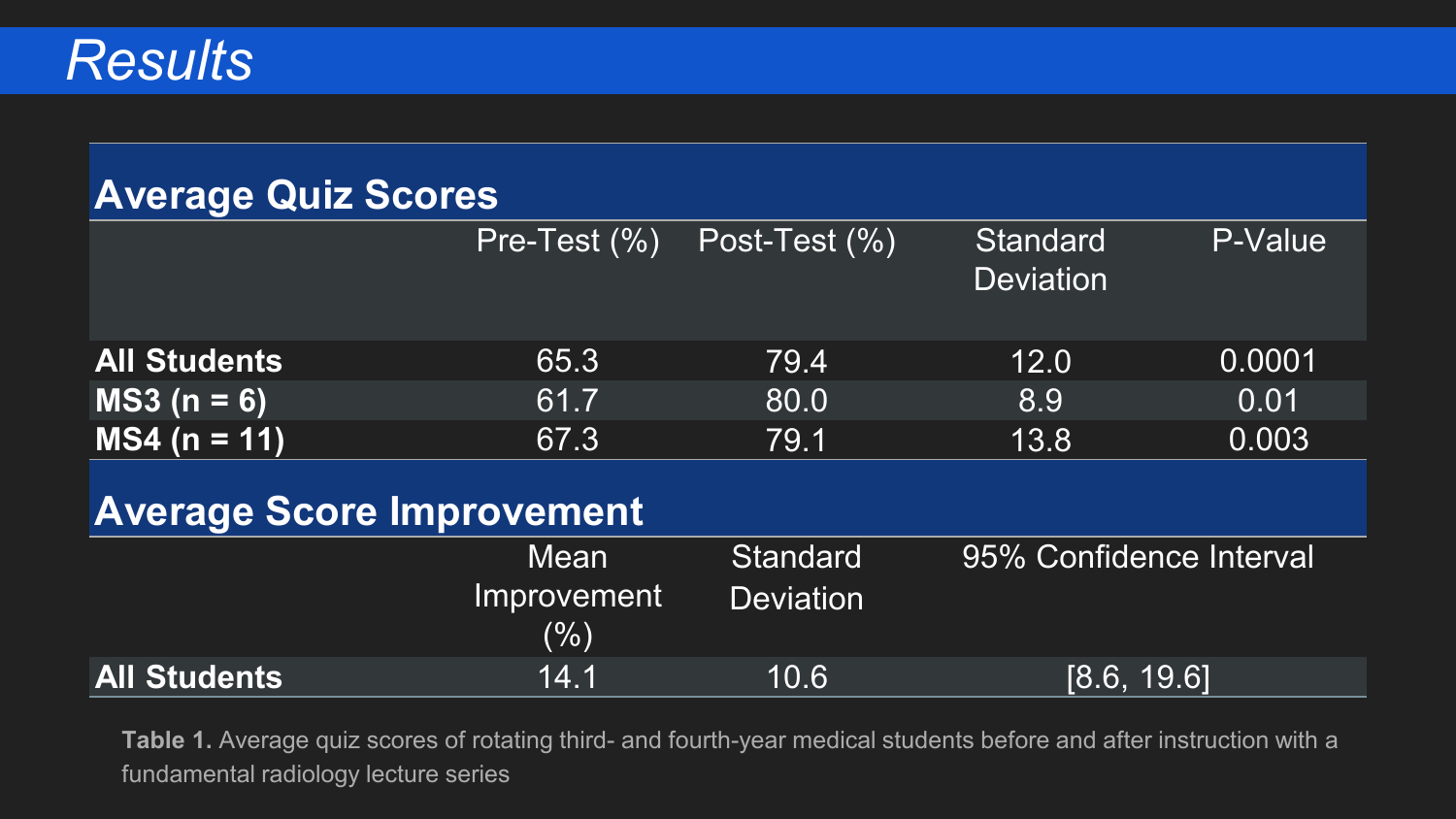# *Results*



**Figure 1.** Both MS3 and MS4 students significantly improved their quiz scores after instruction with a fundamental radiology lecture series ( $p = 0.0001$  for the total population).

- Average quiz scores among the rotating thirdyear (n=6) and fourth-year medical students (n=11) significantly increased after instruction with teaching modules, as per the results of a paired sample T-test.
- Third-year medical students scored an average of 61.7% prior to the didactic series and 80.0% afterwards  $(P = 0.01)$ .
- Fourth-year medical students scored 67.3% before and 79.1% after the series  $(P = 0.003)$ .
- Average improvement among the total population of medical students was 14.1%, 95% CI [8.6, 19.6].